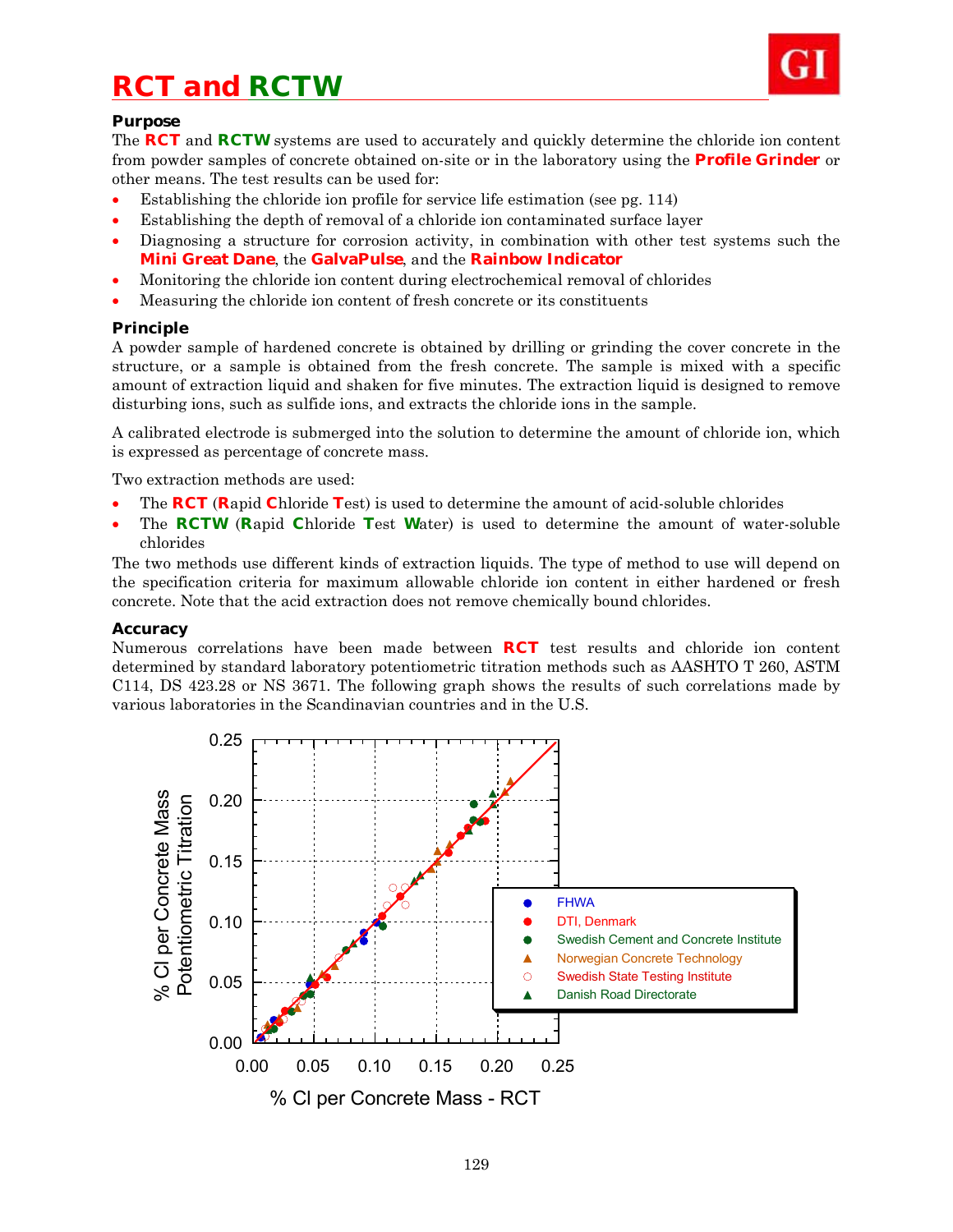

In one comparison, the Swedish National Testing Institute produced concrete powders containing known amounts of chloride ion introduced into the concrete by diffusion. The concretes were made with different binders as illustrated in the table below. Parallel testing was done in accordance with, AASHTO T 260 and with the **RCT** system. The **RCT** readings were taken after the powder samples were kept in the extraction liquid overnight to obtain full extraction of acid-soluble chlorides. Alternatively, if the result is obtained after 5 minutes of shaking of the vial, a correction factor can be applied to the measured chloride ion content.

The following table compares the known chloride ion content with the values determined by the **RCT** and by AASHTO T 260.

|                 | % Cl <sup>-</sup> per Mass of Concrete |              |            |  |
|-----------------|----------------------------------------|--------------|------------|--|
|                 | Known Amount                           | AASHTO T 260 | <b>RCT</b> |  |
| Portland Cement | 0.023                                  | 0.024        | 0.022      |  |
| (CEM I)         | 0.071                                  | 0.070        | 0.072      |  |
|                 | 0.328                                  | 0.314        | 0.321      |  |
| Fly Ash Cement  | 0.020                                  | 0.019        | 0.019      |  |
| (CEM II/B-V)    | 0.057                                  | 0.052        | 0.061      |  |
|                 | 0.244                                  | 0.229        | 0.238      |  |
| Slag Cement     | 0.020                                  | 0.019        | 0.019      |  |
| (CEM III/B)     | 0.056                                  | 0.052        | 0.059      |  |
|                 | 0.244                                  | 0.231        | 0.238      |  |

The accuracy of the **RCT** results compared with the known amount of chlorides is as good as with the AASHTO T 260 potentiometric titration method. The average deviation of the **RCT** results from the known amount of chlorides is within  $\pm$  4 %.

For repeated testing with the **RCT** on the same concrete powder, the coefficient of variation of test results is on average 5 %.

The precision and accuracy of the **RCTW** test for water-soluble chlorides is similar to **RCT** results.

### **Testing Examples**

An example of a chloride ion profile measured with the **RCT** is illustrated on page 115.

The graph to the right shows two other profiles that were obtained from on-site profile grinding on a highway bridge column exposed to deicing salts for 4 years. Concrete powder samples were obtained at depth increments of 1 to 2 mm and were analyzed for acid-soluble chlorides with the **RCT** and for watersoluble chlorides with the **RCTW**. The depth of carbonation was measured to be 2 mm using the **Rainbow Indicator**, corresponding to the initial peaks of the chloride ion profiles obtained.

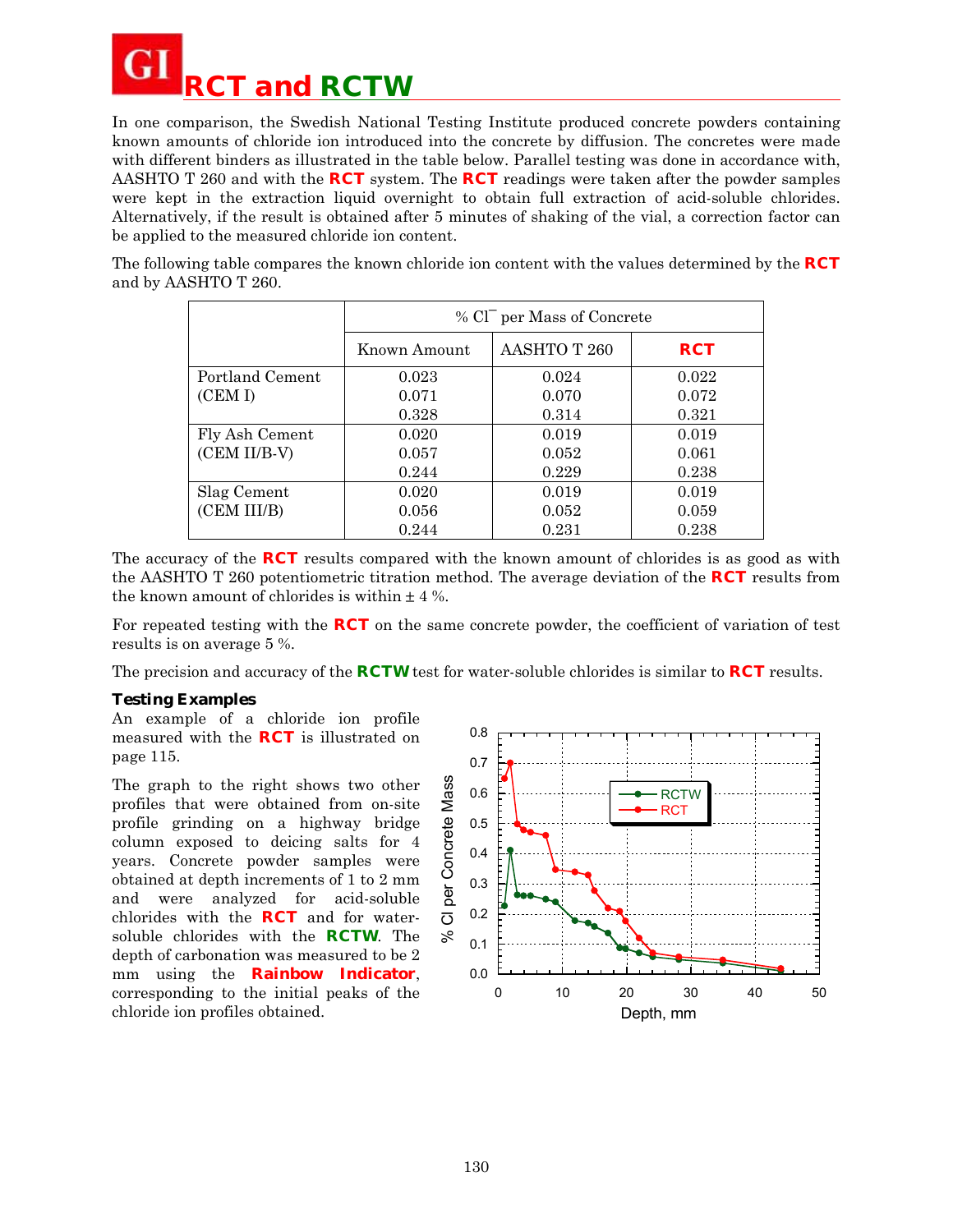## *RCT and RCTW*

## **RCT and RCTW Ordering Numbers**

| <b>Item</b>                                      | Order #         |
|--------------------------------------------------|-----------------|
| <b>RCT</b> chloride electrode                    | <b>RCT-770</b>  |
| Electrometer for mV, pH and °C                   | <b>RCT-990</b>  |
| Electrode wetting agent, 80 mL, w. spout         | <b>RCT-1000</b> |
| Distilled water, spray bottle                    | <b>RCT-1001</b> |
| Polishing strips for electrode                   | <b>RCT-1002</b> |
| Plastic bags for powder sampling                 | <b>RCT-1003</b> |
| Powder collecting bowl                           | RCT-1004        |
| Powder collecting pan, circular                  | $RCT-1005$      |
| Powder collecting square w. clip                 | <b>RCT-1006</b> |
| Adjustable pliers                                | <b>RCT-1007</b> |
| Set of anchoring tools                           | <b>RCT-1008</b> |
| Mandrel                                          | <b>RCT-1009</b> |
| Hammer                                           | <b>RCT-1010</b> |
| Powder compression pin                           | RCT-1011        |
| Powder weighing ampoules, 6 pcs                  | <b>RCT-1012</b> |
| Calibration liquid, 0.005 % Cl <sup>-</sup>      | RCT-1013        |
| Calibration liquid, 0.020 % Cl <sup>-</sup>      | RCT-1014        |
| Calibration liquid, 0.050 % Cl <sup>-</sup>      | <b>RCT-1015</b> |
| Calibration liquid, 0.500 % Cl <sup>-</sup>      | RCT-1016        |
| Cleaning tissues                                 | <b>RCT-1017</b> |
| Calibration sheets for hardened concrete         | <b>RCT-1018</b> |
| Calibration sheets for fresh concrete            | RCT-1019        |
| Rubber ball dust remover                         | $RCT-1020$      |
| Pencil and ruler                                 | RCT-1021        |
| Measuring tape                                   | RCT-1022        |
| Extraction vials, hardened concrete, 10 pcs      | RCT-1023        |
| Manual                                           | RCT-1024        |
| <b>RCT</b> calibrations and applications, binder | <b>RCT-1025</b> |
| Attaché case                                     | RCT-1026        |

**RCT-500** 



The manual included in the **RCT**-500 kit covers testing for acid and water-soluble chlorides in hardened as well as in fresh concrete. Separately delivered is a binder (RCT-1100) with 15 years of testing experience, including an advanced theory for chloride diffusion modeling.

## **Extra Parts**







*RCT-1030 set of calibration liquids RCT-1000-1 electrode wetting agent RCT-1032 mixing container and* 

*cup* 

It is recommended to always have an extra set of clean **RCT**-1030 calibration liquids to ensure that the chloride electrode is working properly should deviations occur from the usual obtained calibration curve. The **RCT**-1000-1 EWA (electrode wetting agent) contains 300 mL of liquid for refilling the **RCT**-1000 EWA bottle, which has a spout that fits into the electrode hole. The **RCT**-1032 mixing container and cup is for testing samples of fresh concrete.